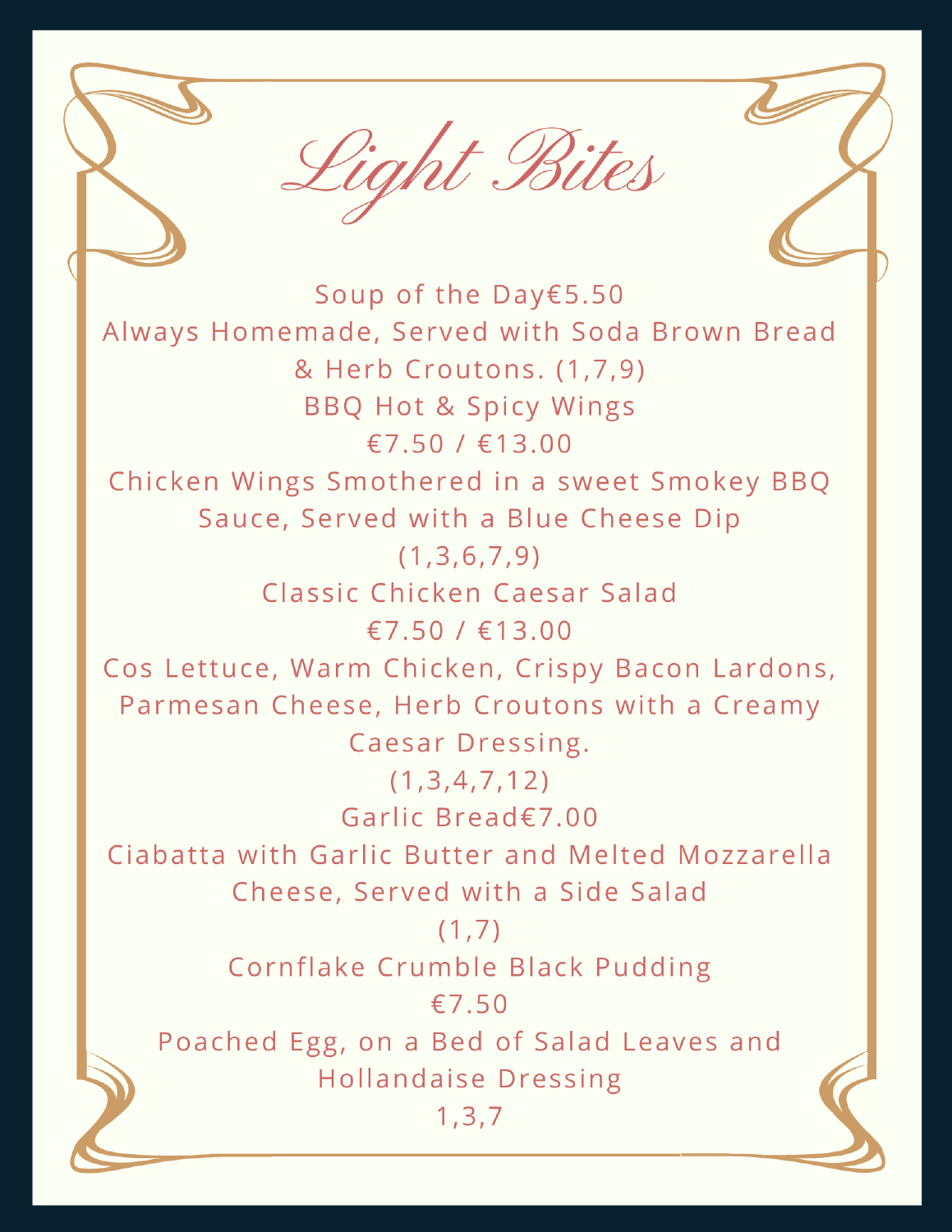Main Course

Beer battered Fish & Chips. €16.00 Served with Mushy Peas, Tartar Sauce & Fresh Lemon.  $(1$  (wheat),  $3, 4, 7, 10, 12$ ) Gluten free option available

Cream Chicken and Mushroom Vol-au-Vent. €14.00 Light Puff Pastry, Roast Chicken and Mushrooms, in a light White Wine Sauce, Served with Shoe String French Fries & Side Salad 1(wheat) 7, 10,12

> Bangers & Mash. €12.95 Served with onion gravy 1(wheat) 7, 9, 12

Goats Cheese & Caramelised Onion Burger. €16.00 Crumbed Goats Cheese topped with Caramelised Onion & Balsamic Glaze. Served with Shoe String Fries 1(wheat) 7,10,11,12

Banging Stir Fry. €13.95 Stir-fry vegetables, Finished with our Home-Made Sauce 1(wheat, barley), 3,6

Central Hotel 8oz Beef Burger. €16.00 8oz burger on a Brioche bun, with lettuce, onion, tomato and relish, Served with chunky fries and salad. Add bacon and cheese €2.00each

1(wheat, rye), 7, 12.

Bacon and Cabbage. €15.00 Sautéed Bacon, Glazed with Mustard and Honey. Butter Tossed Cabbage, Served with Parsley Sauce  $7, 10, 12$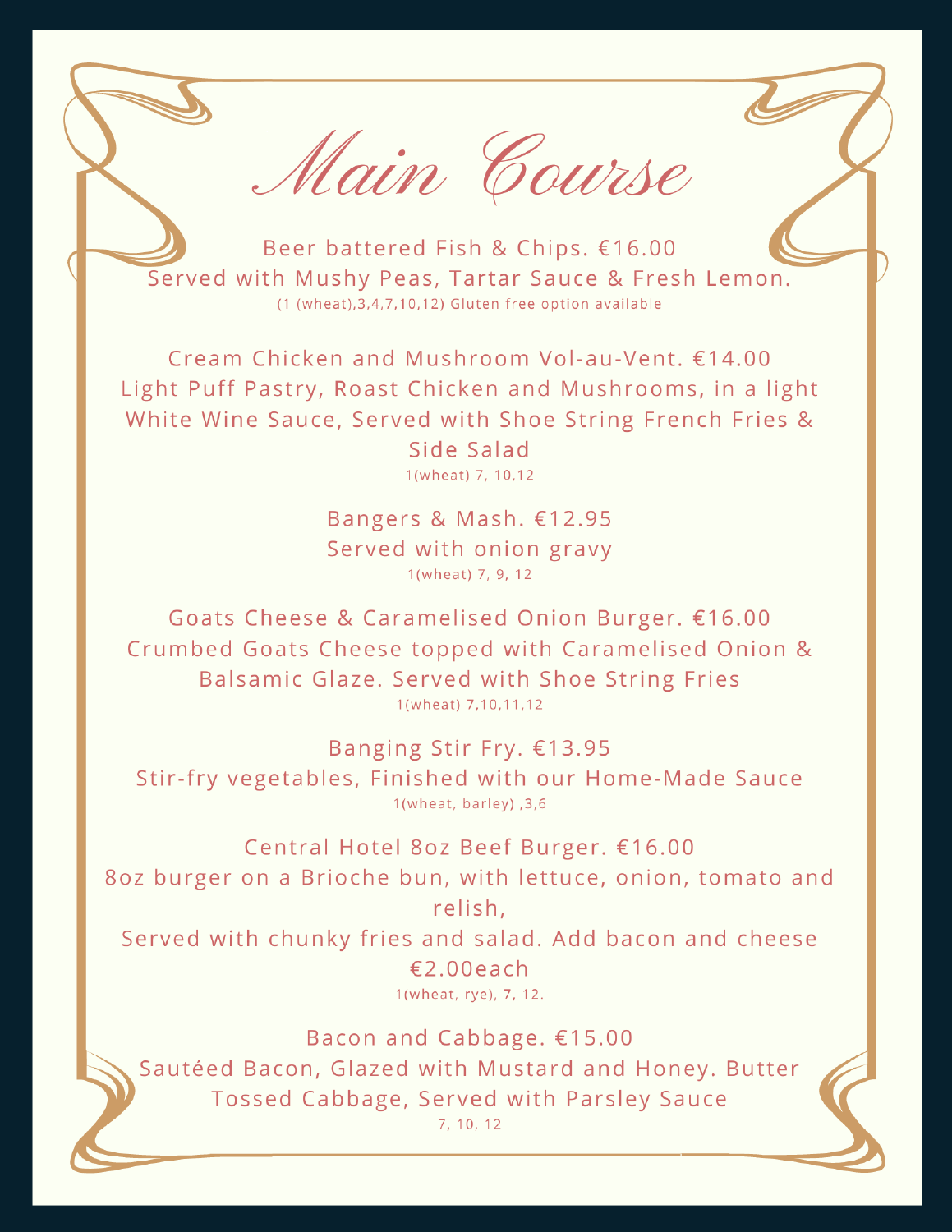

Shoe String French Fries Side Salad Baby Potatoes Mixed Veg Cajun Fries Truffle French Fries (1 – Wheat,6,7)

Allergen List 1. Cereals (wheat & rye) 2. Crustaceans 3. Egg 4. Fish 5. Peanut 6. Soya 7. Dairy 8. Nuts (cashew & Brazil) 9. Celery 10. Mustard 11. Sesame seeds12. Sulphur dioxide 13. Lupin 14. Mollusc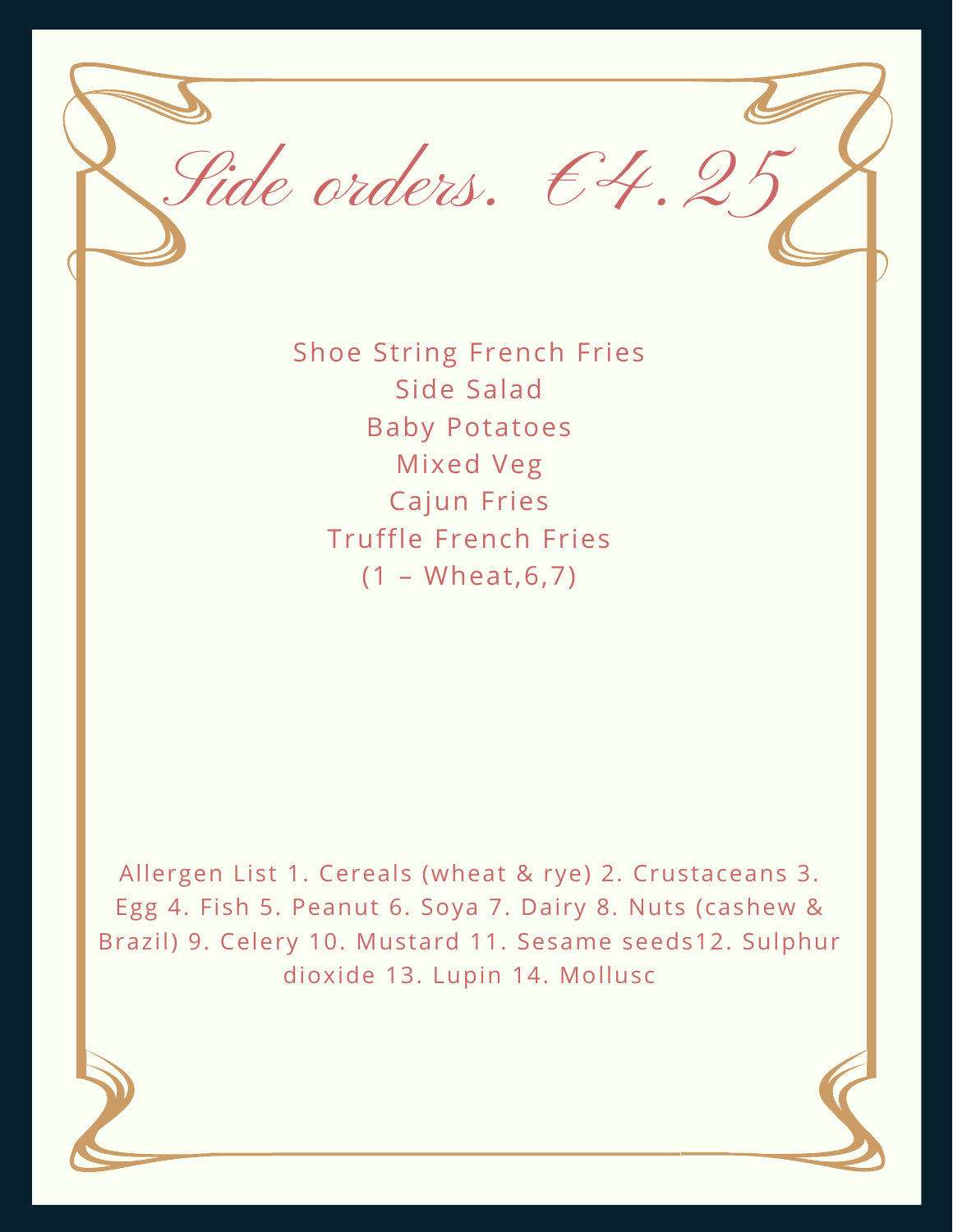Sandwiches

Freshly Homemade Sandwiches. €7.00 Please check with your server, for the Selection of Todays Freshy made Sandwiches 1(wheat) 3, 12

Roast Pork and Bacon Sandwich. €9.00 Roasted Pork and Sliced Bacon, Cheese and Dijon Mustard, served on a choice of Brown or White Bread 1(wheat) 3, 12

BLT €8.00 Bacon, Lettuce, Mayo and Tomatoes, Served on Toasted Bread 1(wheat) 3, 12

Tuna Melt €7.50 Tuna, Red Onion, Mayo and Cheddar Cheese served on Brown Soda Bread 1(wheat) 3, 4

Ham And Cheese Toastie €6.50 Served on a choice of Brown or White Bread 1(wheat) 3, 12

All Sandwiches, Served with a side salad Add Shoe String fries €2.50